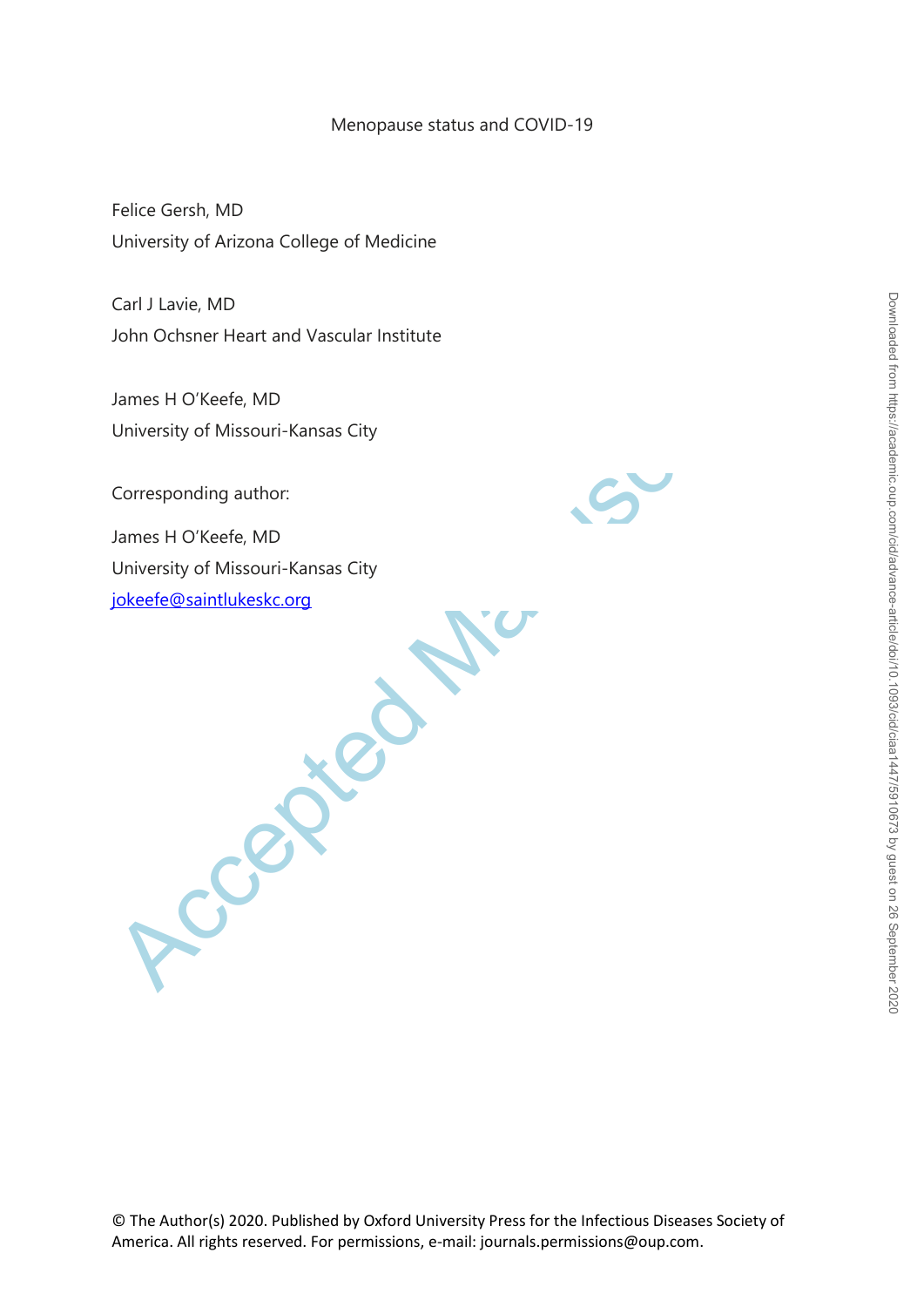## Dear Editor,

We greatly appreciate the publication of this important research article, for its exploration of the connection of estradiol levels and menopausal status with outcomes from infections with SARS-CoV-2 in women. (1) This study has been greatly needed from the inception of the COVID-19 pandemic. Sadly, unlike this research, most published data lacks stratification of women into pre and postmenopausal categories, making the determinations made in this article an impossibility. (2)

A pervasive lack of understanding of the myriad effects that estradiol plays throughout the female body has resulted in the exclusion of this critical information being considered in much research and in the clinical care of women.

We advocate for the use of physiologically dosed human-identical transdermal estradiol as hormone replacement, combined with human-identical cyclic progesterone, in appropriate recently menopausal women. Our recommendations are based on a significant body of preclinical and clinical data. (3) This study's findings of a distinctly protective effect of estradiol in women with functioning ovaries is in complete alignment with our position and with science. (4)

A pervasive lack of understanding of the myrial effects that estradiol plays throughon<br>the fremale body has resulted in the exclusion of this critical information being<br>considered in much research and in the clinical care Estradiol has receptors on all innate and adaptive immune cells and is a key player in the immune response, which includes both pro-inflammatory and anti-inflammatory functions. (5) Estradiol (E2) is a modulator of the renin-angiotensin-aldosterone system, a major force in the instigation of the inflammatory response and in the resolution of inflammation. (6) E2 plays a major role in regulating lipid mediators and peptides involved in the processes needed for an optimal immune response, improving the likelihood of a successful outcome in the fight against an infectious agent such as SARS-CoV-2. (7)

The use of hormone replacement therapy gains further support from this excellent study. The harmful impact of ovarian senescence affects all organ systems, inclusive of the cardiovascular system, the neurological system, the gut, the musculoskeletal system, the genitourinary system, and now in the age of the COVID-19 pandemic, its vital role with the immune system is clear. (8)

Given the potential for serious negative effects ensuing from a state of estradiol deficiency, heightened by the COVID-19 pandemic, not only should appropriate postmenopausal women be considered for hormone replacement therapy, but women being treated with aromatase inhibitors and estrogen receptor antagonists should be counseled on the risks and benefits of those drugs, personalized in each case, in light of the findings of this study.

None of the authors has any potential conflicts of interest.